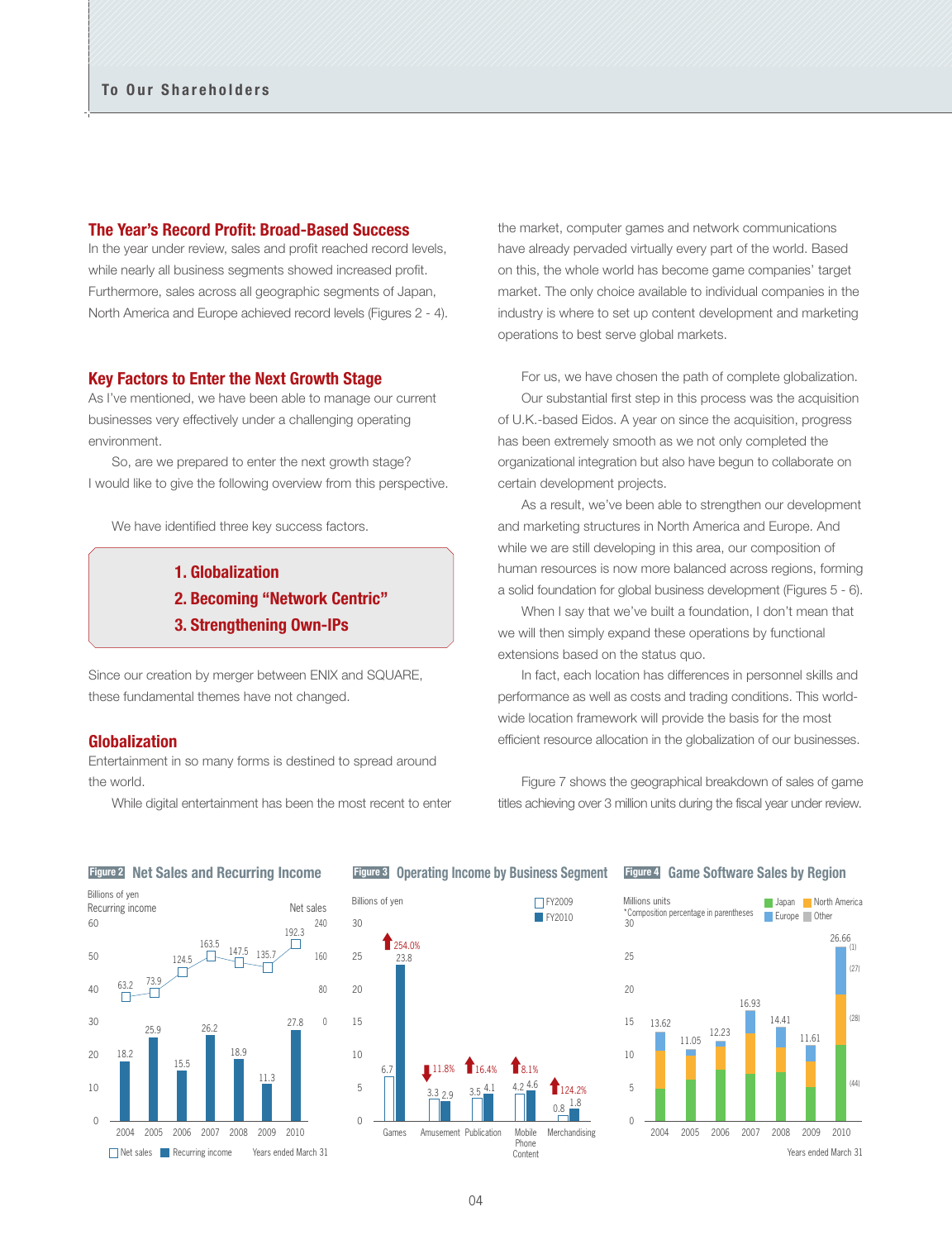In the case of "FINAL FANTASY XIII," cumulative sales reached 5.55 million units as of March 31, 2010, which were evenly distributed across our geographies of Japan, North America and Europe. Only released in Japan, "DRAGON QUEST IX: Sentinels of the Starry Skies" has reached 4.26 million units. On the other hand, "Batman: Arkham Asylum" had very modest sales in Japan but sold 3.24 million units mostly in North America and Europe.

 Our global development is not the release of all titles in all regions, nor is it game development in a certain region for meeting any individual, regional taste.

 As we maximize the unique strengths of each title, sales performance may vary depending on regional preference. The globalization we pursue achieves an optimal balance of products across the Group through combinations of such strong titles.

 The fiscal year under review, which enjoyed several big title releases, serves as a good example of the direction we are pursuing.

 As network environments continue to develop around the world, the international flow of content is speeding up. Now, there are no obstacles other than language.

 In marketing segmentation, while culture continues to be a factor, user location has little meaning.

 As a result, segmentation by "individual customer preference" is the truly vital issue.

In this way, we have first established a globalization

**Figure 5 SQUARE ENIX Group Network**

"skeleton" for which we will be adding "nerves" and "muscle" going forward.

 In the current fiscal year, it is critical that we further strengthen our organization. Our focus is to establish organic connections across the Group and raise the business execution skills of each internal organization.

 In the area of geographic expansion, our biggest work ahead is the development of our business in China, on which we shall place a top priority going forward.

## **Becoming "Network Centric"**

While continuing to show strength in the market and serving as a pillar of our online earnings, eight years have passed since the service launch of our "FINAL FANTASY XI." The fiscal year ended March 31, 2010 was an interim year. For large scale MMORPGs, the fiscal year ending March 31, 2011 will include our launch of "FINAL FANTASY XIV."

 At the same time, we have started to see our new initiatives bear fruit.

In order to successfully position our "SQUARE ENIX MEMBERS" as a net-based customer contact point for the entire Group, we began the full-fledged strengthening of this operation during the fiscal year under review. With over 1.5 million registered members worldwide, we have now reached a good starting point for business development.

 Further, at SMILE-LAB Co., Ltd., a wholly-owned subsidiary established in February 2008, we have created a successful



### **Figure 6 Number of Employees by Region**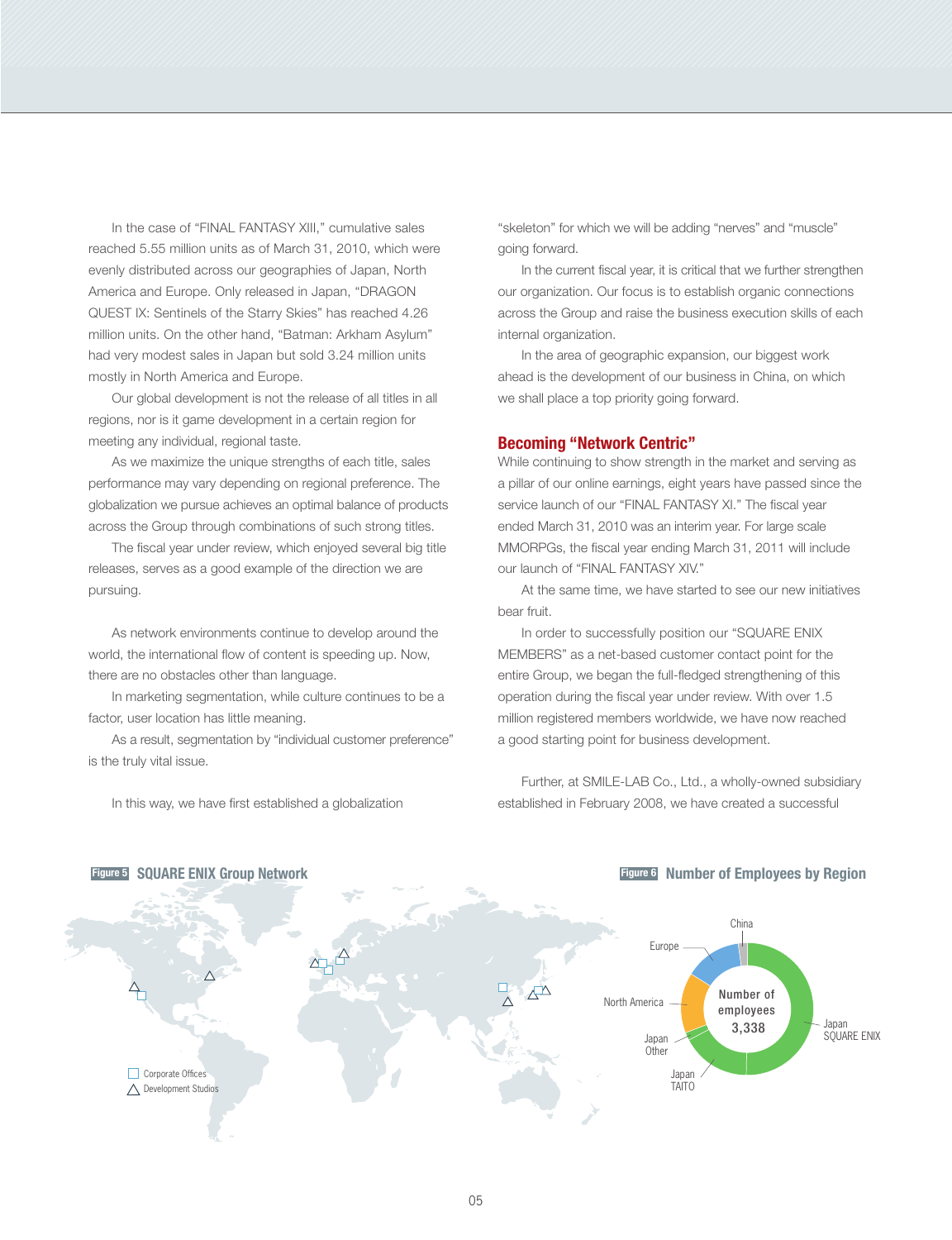avatar-based casual portal site called "Nicotto Town." We felt this type of community service is a promising business area and that it would be difficult to generate such ideas from our current employees. Therefore, we created a separate entity independent from the Group in which all company staff came from the outside. Created in September 2008, "Nicotto Town" has successfully issued over 500,000 IDs, allowing SMILE-LAB to already reach profitability in the fiscal year ended March 2010.

 In the increasingly important area of downloadable content, we are releasing over 50 downloadable titles for game consoles alone during the fiscal year under review.

 We are also placing a priority on games for new devices such as smartphones. This has included, for example, game titles for iPhone/iPod touch like "CHAOS RINGS," "SPACE INVADERS INFINITY GENE," and "FINAL FANTASY," which each reached #1 in sales rankings on the App Store.

 Additionally, we are making steady progress in the development of social network games.

 However, the true impact of networks is not only on the content layer that I've described so far. There will be a structural transformation of business in which the very core of the ecosystem changes.

 How will the distribution of the profit generated from the market change under a network centric model?

 Put another way, what will happen to profits among the various market participants due to changes in media?

In the prior game media shift from mask ROM to CD, the

benefits generated by improvements such as production cost savings and inventory risk reduction were shared by customers and software developers. As a result, profits at platform manufacturers improved and the entire industry grew.

 So, what is happening this time? Cost savings resulting from the shift in media from discs to networks are mostly becoming the profits of network operators. Further, the reality is that customers are demanding price reduction in excess of the cost savings.

 Without a successful network strategy, software developers will face structural difficulties in making profits.

 On the other hand, these challenges are also accompanied by opportunities.

 Through the use of a common infrastructure, it is possible for us to become a network operator or even a platform holder.

 We plan to transform ourselves into a "community platform operator."

How will market growth change in a network-centric world?

 In comparison with physical media, the pricing of networkbased content is clearly falling. This will be a negative factor for industry growth.

 However, there will be a far greater positive boost from the wider geographic reach and larger potential customer-base offered by the very nature of networks.

 Furthermore, we will be able to create a variety of new business models that were not possible in the packaged software business. In-game item sales are just one of the early examples of what is coming in the future.

This, therefore, represents a business chance for companies

#### **Figure 7 Sales of the Main Titles by Region**



### **Figure 8 Shifts in Value**